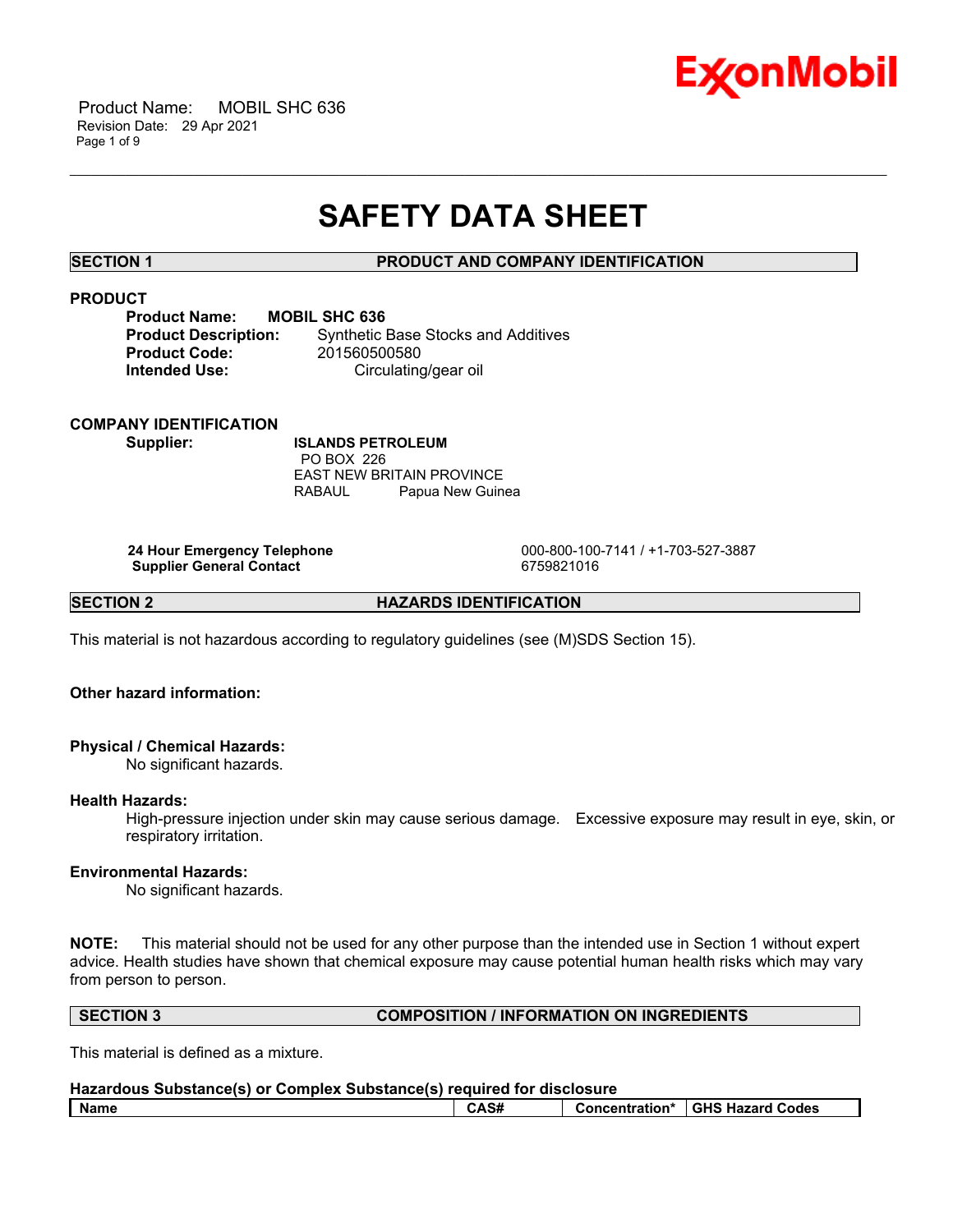

 Product Name: MOBIL SHC 636 Revision Date: 29 Apr 2021 Page 2 of 9

| I1-DECENE. TETRAMER AND TRIMER HYDROGENATED | 68649-12-7 | $- < 5\%$      | H304                   |
|---------------------------------------------|------------|----------------|------------------------|
| PHOSPHORIC ACID, METHYLPHENYL DIPHENYL      | 26444-49-5 | $0.1 - 5.25\%$ | $H400(M$ factor 1).    |
| IESTER                                      |            |                | $H410(M$ factor 1)     |
| <b>I</b> TRIPHENYL PHOSPHATE                | 115-86-6   | $0.1 - 5.25\%$ | H400(M factor 1), H411 |

 \* All concentrations are percent by weight unless ingredient is a gas. Gas concentrations are in percent by volume. Other ingredients determined not to be hazardous up to 100%.

# **SECTION 4 FIRST AID MEASURES**

#### **INHALATION**

Remove from further exposure. For those providing assistance, avoid exposure to yourself or others. Use adequate respiratory protection. If respiratory irritation, dizziness, nausea, or unconsciousness occurs, seek immediate medical assistance. If breathing has stopped, assist ventilation with a mechanical device or use mouth-to-mouth resuscitation.

# **SKIN CONTACT**

Wash contact areas with soap and water. If product is injected into or under the skin, or into any part of the body, regardless of the appearance of the wound or its size, the individual should be evaluated immediately by a physician as a surgical emergency. Even though initial symptoms from high pressure injection may be minimal or absent, early surgical treatment within the first few hours may significantly reduce the ultimate extent of injury.

# **EYE CONTACT**

Flush thoroughly with water. If irritation occurs, get medical assistance.

#### **INGESTION**

First aid is normally not required. Seek medical attention if discomfort occurs.

#### **NOTE TO PHYSICIAN**

None

#### **SECTION 5 FIRE FIGHTING MEASURES**

#### **EXTINGUISHING MEDIA**

**Appropriate Extinguishing Media:** Use water fog, foam, dry chemical or carbon dioxide (CO2) to extinguish flames.

**Inappropriate Extinguishing Media:** Straight streams of water

# **FIRE FIGHTING**

**Fire Fighting Instructions:** Evacuate area. Prevent run-off from fire control or dilution from entering streams, sewers or drinking water supply. Fire-fighters should use standard protective equipment and in enclosed spaces, self-contained breathing apparatus (SCBA). Use water spray to cool fire exposed surfaces and to protect personnel.

**Hazardous Combustion Products:** Aldehydes, Incomplete combustion products, Oxides of carbon, Smoke, Fume, Sulphur oxides

#### **FLAMMABILITY PROPERTIES**

**Flash Point [Method]:** >210°C (410°F) [ASTM D-92]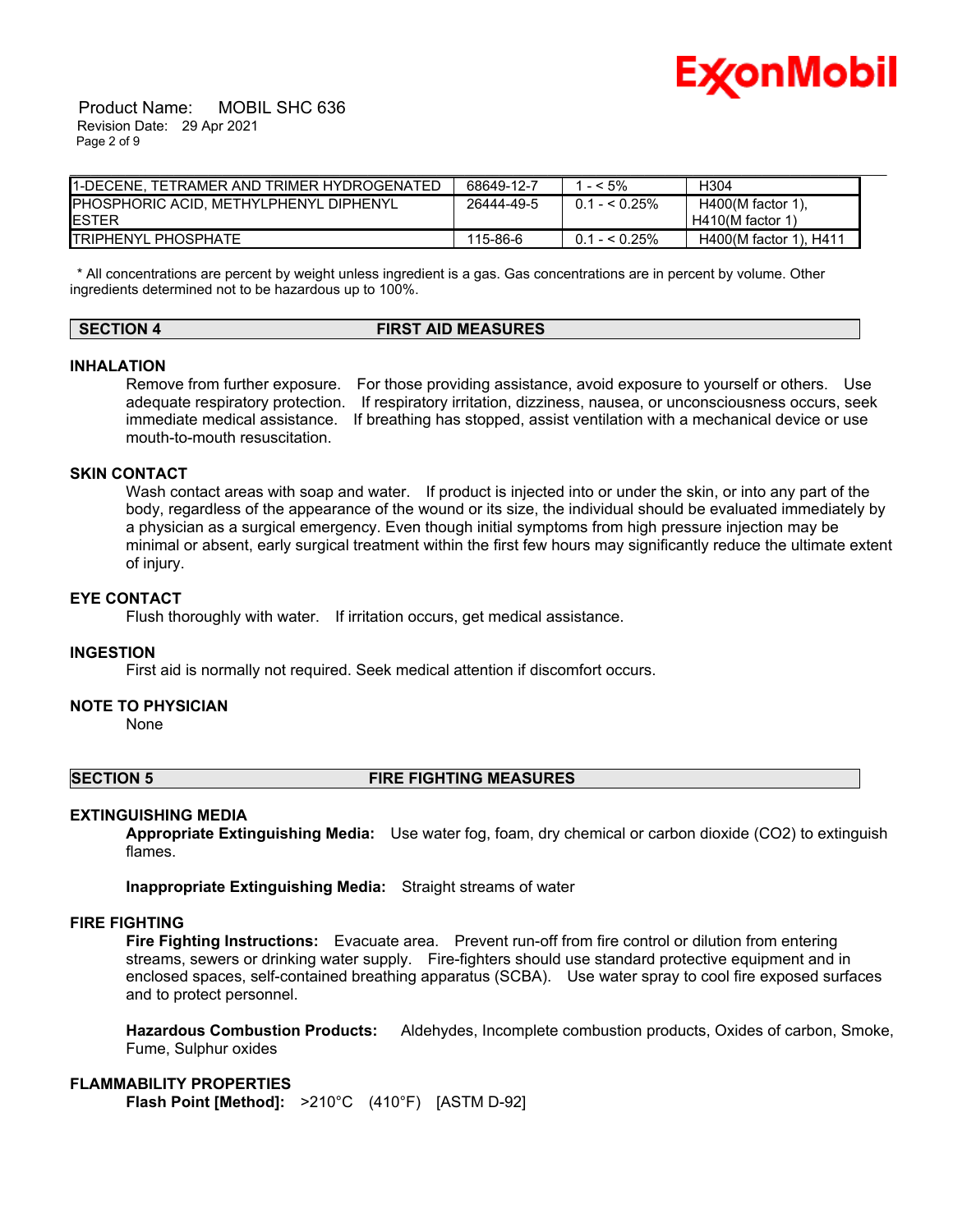

 Product Name: MOBIL SHC 636 Revision Date: 29 Apr 2021 Page 3 of 9

> **Flammable Limits (Approximate volume % in air):** LEL: 0.9 UEL: 7.0 **Autoignition Temperature:** N/D

# **SECTION 6 ACCIDENTAL RELEASE MEASURES**

# **NOTIFICATION PROCEDURES**

In the event of a spill or accidental release, notify relevant authorities in accordance with all applicable regulations.

\_\_\_\_\_\_\_\_\_\_\_\_\_\_\_\_\_\_\_\_\_\_\_\_\_\_\_\_\_\_\_\_\_\_\_\_\_\_\_\_\_\_\_\_\_\_\_\_\_\_\_\_\_\_\_\_\_\_\_\_\_\_\_\_\_\_\_\_\_\_\_\_\_\_\_\_\_\_\_\_\_\_\_\_\_\_\_\_\_\_\_\_\_\_\_\_\_\_\_\_\_\_\_\_\_\_\_\_\_\_\_\_\_\_\_\_\_\_

#### **PROTECTIVE MEASURES**

Avoid contact with spilled material. See Section 5 for fire fighting information. See the Hazard Identification Section for Significant Hazards. See Section 4 for First Aid Advice. See Section 8 for advice on the minimum requirements for personal protective equipment. Additional protective measures may be necessary, depending on the specific circumstances and/or the expert judgment of the emergency responders.

## **SPILL MANAGEMENT**

**Land Spill:** Stop leak if you can do so without risk. Recover by pumping or with suitable absorbent.

**Water Spill:** Stop leak if you can do so without risk. Confine the spill immediately with booms. Warn other shipping. Remove from the surface by skimming or with suitable absorbents. Seek the advice of a specialist before using dispersants.

Water spill and land spill recommendations are based on the most likely spill scenario for this material; however, geographic conditions, wind, temperature, (and in the case of a water spill) wave and current direction and speed may greatly influence the appropriate action to be taken. For this reason, local experts should be consulted. Note: Local regulations may prescribe or limit action to be taken.

### **ENVIRONMENTAL PRECAUTIONS**

Large Spills: Dyke far ahead of liquid spill for later recovery and disposal. Prevent entry into waterways, sewers, basements or confined areas.

# **SECTION 7 HANDLING AND STORAGE**

### **HANDLING**

 Prevent small spills and leakage to avoid slip hazard. Material can accumulate static charges which may cause an electrical spark (ignition source). When the material is handled in bulk, an electrical spark could ignite any flammable vapors from liquids or residues that may be present (e.g., during switch-loading operations). Use proper bonding and/or earthing procedures. However, bonding and earthing may not eliminate the hazard from static accumulation. Consult local applicable standards for guidance. Additional references include American Petroleum Institute 2003 (Protection Against Ignitions Arising out of Static, Lightning and Stray Currents) or National Fire Protection Agency 77 (Recommended Practice on Static Electricity) or CENELEC CLC/TR 50404 (Electrostatics - Code of practice for the avoidance of hazards due to static electricity).

**Static Accumulator:** This material is a static accumulator.

### **STORAGE**

The type of container used to store the material may affect static accumulation and dissipation. Do not store in open or unlabelled containers.

Material is defined under the National Standard [NOHSC:1015] Storage and Handling of Workplace Dangerous Goods.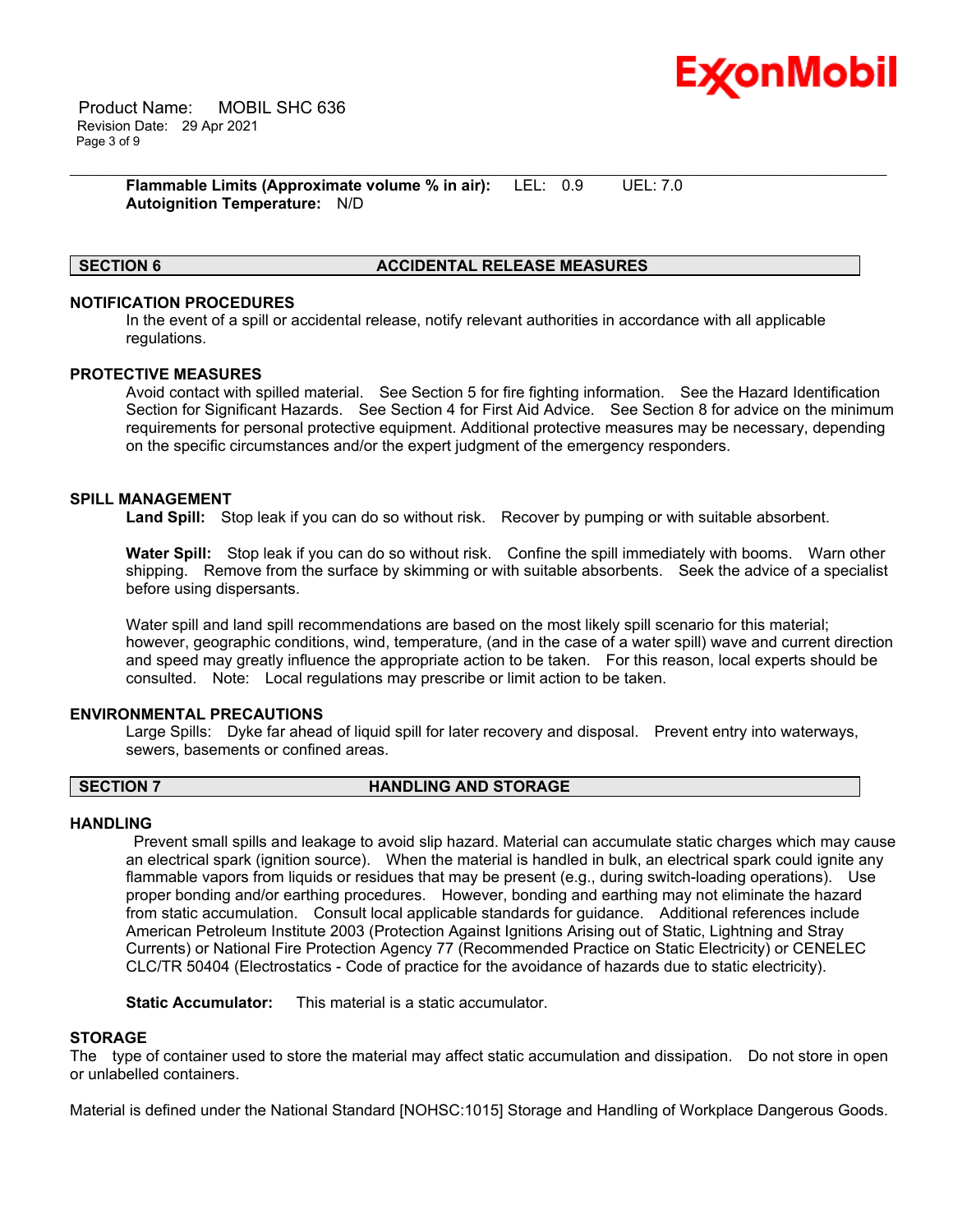

 Product Name: MOBIL SHC 636 Revision Date: 29 Apr 2021 Page 4 of 9

#### **SECTION 8 EXPOSURE CONTROLS / PERSONAL PROTECTION**

#### **EXPOSURE LIMIT VALUES**

### **Exposure limits/standards (Note: Exposure limits are not additive)**

| <b>Substance Name</b>                         | <b>Form</b>                        | Limit/Standard |                  | <b>Note</b> | Source        |
|-----------------------------------------------|------------------------------------|----------------|------------------|-------------|---------------|
| 1-DECENE. TETRAMER AND<br>TRIMER HYDROGENATED | Aerosols<br>(thoracic<br>fraction) | TWA            | $5 \text{ mg/m}$ |             | ExxonMobil    |
| TRIPHENYL PHOSPHATE                           |                                    | TWA            | $3 \text{ mg/m}$ |             | Australia WES |
| TRIPHENYL PHOSPHATE                           |                                    | TWA            | $3 \text{ mg/m}$ |             | <b>ACGIH</b>  |

\_\_\_\_\_\_\_\_\_\_\_\_\_\_\_\_\_\_\_\_\_\_\_\_\_\_\_\_\_\_\_\_\_\_\_\_\_\_\_\_\_\_\_\_\_\_\_\_\_\_\_\_\_\_\_\_\_\_\_\_\_\_\_\_\_\_\_\_\_\_\_\_\_\_\_\_\_\_\_\_\_\_\_\_\_\_\_\_\_\_\_\_\_\_\_\_\_\_\_\_\_\_\_\_\_\_\_\_\_\_\_\_\_\_\_\_\_\_

#### **Exposure limits/standards for materials that can be formed when handling this product:**

NOTE: Limits/standards shown for guidance only. Follow applicable regulations.

#### **Biological limits**

No biological limits allocated.

### **ENGINEERING CONTROLS**

The level of protection and types of controls necessary will vary depending upon potential exposure conditions. Control measures to consider:

No special requirements under ordinary conditions of use and with adequate ventilation.

### **PERSONAL PROTECTION**

Personal protective equipment selections vary based on potential exposure conditions such as applications, handling practices, concentration and ventilation. Information on the selection of protective equipment for use with this material, as provided below, is based upon intended, normal usage.

**Respiratory Protection:** If engineering controls do not maintain airborne contaminant concentrations at a level which is adequate to protect worker health, an approved respirator may be appropriate. Respirator selection, use, and maintenance must be in accordance with regulatory requirements, if applicable. Types of respirators to be considered for this material include:

**Particulate** 

No special requirements under ordinary conditions of use and with adequate ventilation.

For high airborne concentrations, use an approved supplied-air respirator, operated in positive pressure mode. Supplied air respirators with an escape bottle may be appropriate when oxygen levels are inadequate, gas/vapour warning properties are poor, or if air purifying filter capacity/rating may be exceeded.

**Hand Protection:** Any specific glove information provided is based on published literature and glove manufacturer data. Glove suitability and breakthrough time will differ depending on the specific use conditions. Contact the glove manufacturer for specific advice on glove selection and breakthrough times for your use conditions. Inspect and replace worn or damaged gloves. The types of gloves to be considered for this material include:

Nitrile,Viton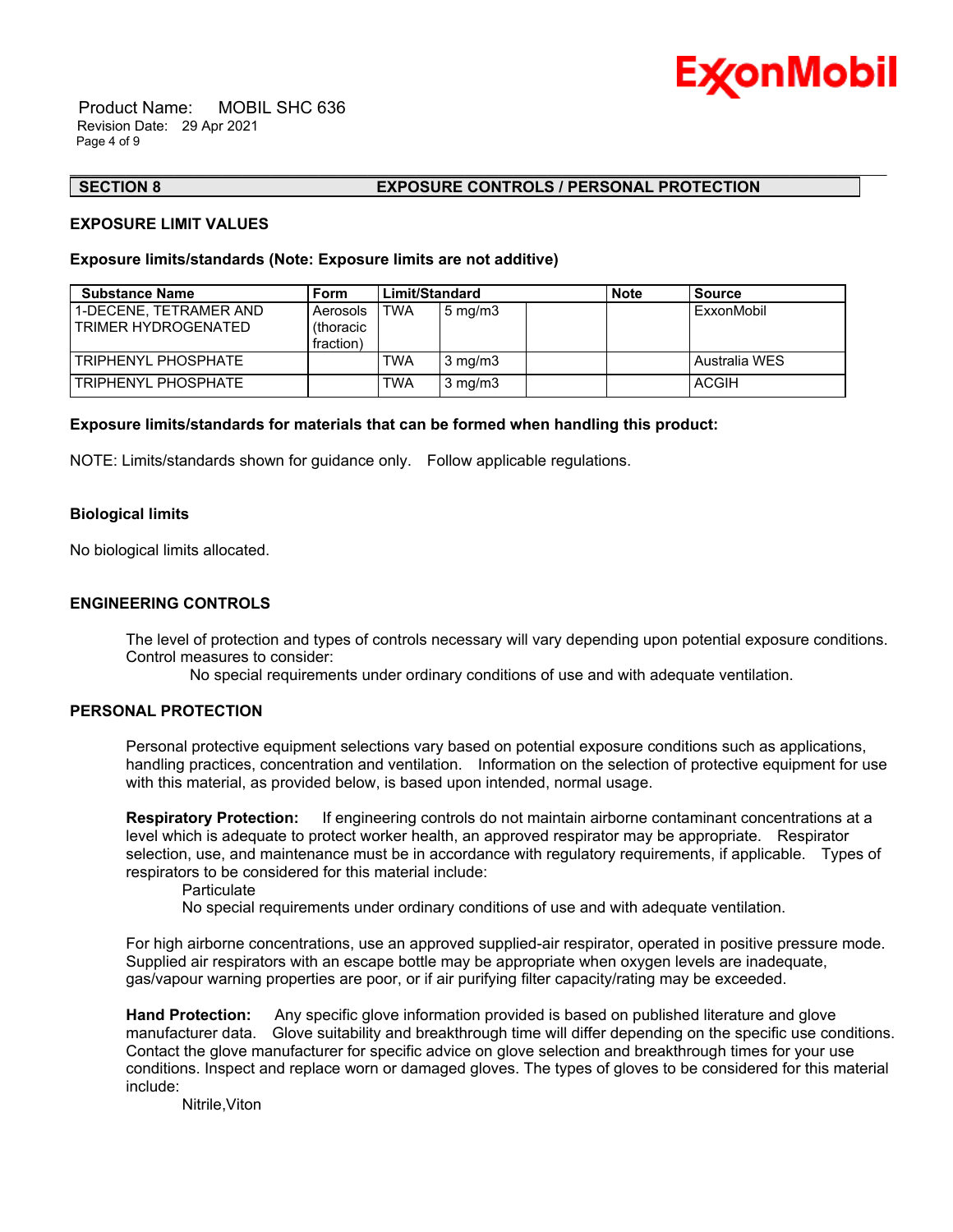

 Product Name: MOBIL SHC 636 Revision Date: 29 Apr 2021 Page 5 of 9

No protection is ordinarily required under normal conditions of use.

**Eye Protection:** If contact is likely, safety glasses with side shields are recommended.

**Skin and Body Protection:** Any specific clothing information provided is based on published literature or manufacturer data. The types of clothing to be considered for this material include:

\_\_\_\_\_\_\_\_\_\_\_\_\_\_\_\_\_\_\_\_\_\_\_\_\_\_\_\_\_\_\_\_\_\_\_\_\_\_\_\_\_\_\_\_\_\_\_\_\_\_\_\_\_\_\_\_\_\_\_\_\_\_\_\_\_\_\_\_\_\_\_\_\_\_\_\_\_\_\_\_\_\_\_\_\_\_\_\_\_\_\_\_\_\_\_\_\_\_\_\_\_\_\_\_\_\_\_\_\_\_\_\_\_\_\_\_\_\_

 No skin protection is ordinarily required under normal conditions of use. In accordance with good industrial hygiene practices, precautions should be taken to avoid skin contact.

**Specific Hygiene Measures:** Always observe good personal hygiene measures, such as washing after handling the material and before eating, drinking, and/or smoking. Routinely wash work clothing and protective equipment to remove contaminants. Discard contaminated clothing and footwear that cannot be cleaned. Practice good housekeeping.

#### **ENVIRONMENTAL CONTROLS**

 Comply with applicable environmental regulations limiting discharge to air, water and soil. Protect the environment by applying appropriate control measures to prevent or limit emissions.

**SECTION 9 PHYSICAL AND CHEMICAL PROPERTIES**

**Note: Physical and chemical properties are provided for safety, health and environmental considerations only and may not fully represent product specifications. Contact the Supplier for additional information.**

### **GENERAL INFORMATION**

**Physical State:** Liquid **Colour:** Orange **Odour:** Characteristic **Odour Threshold:** N/D

# **IMPORTANT HEALTH, SAFETY, AND ENVIRONMENTAL INFORMATION**

**Relative Density (at 15.6 °C):** 0.867 **Flammability (Solid, Gas):** N/A **Flash Point [Method]:** >210°C (410°F) [ASTM D-92] **Flammable Limits (Approximate volume % in air):** LEL: 0.9 UEL: 7.0 **Autoignition Temperature:** N/D **Boiling Point / Range:** > 316°C (600°F) [Estimated] **Decomposition Temperature:** N/D **Vapour Density (Air = 1):** > 2 at 101 kPa [Estimated] **Vapour Pressure:** < 0.013 kPa (0.1 mm Hg) at 20 °C [Estimated] **Evaporation Rate (n-butyl acetate = 1):** N/D **pH:** N/A **Log Pow (n-Octanol/Water Partition Coefficient):** > 3.5 [Estimated] **Solubility in Water:** Negligible **Viscosity:** 680 cSt (680 mm2/sec) at 40ºC **Oxidizing Properties:** See Hazards Identification Section.

# **OTHER INFORMATION**

**Freezing Point:** N/D **Melting Point:** N/A **Pour Point:** -30°C (-22°F)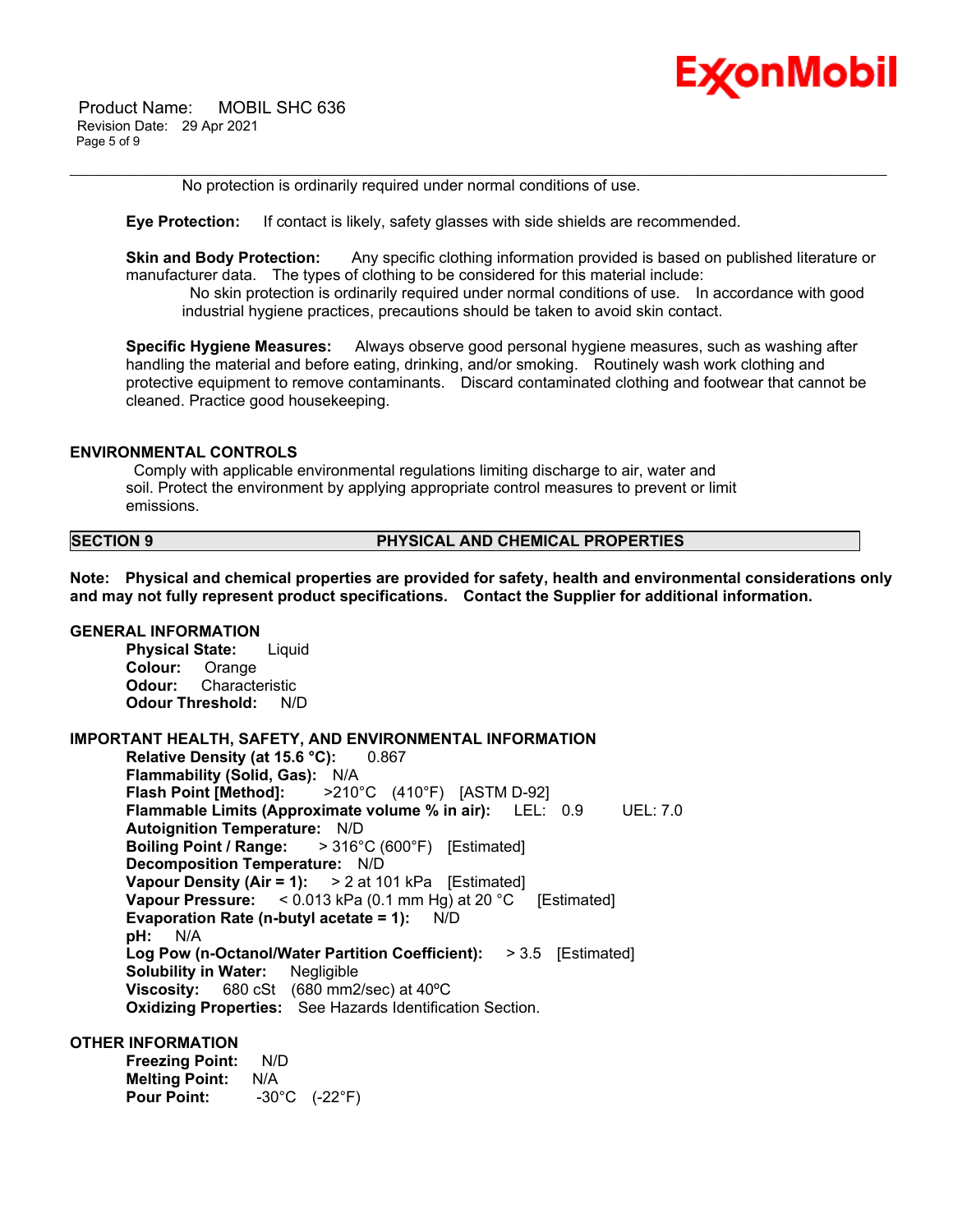

# **SECTION 10 STABILITY AND REACTIVITY**

\_\_\_\_\_\_\_\_\_\_\_\_\_\_\_\_\_\_\_\_\_\_\_\_\_\_\_\_\_\_\_\_\_\_\_\_\_\_\_\_\_\_\_\_\_\_\_\_\_\_\_\_\_\_\_\_\_\_\_\_\_\_\_\_\_\_\_\_\_\_\_\_\_\_\_\_\_\_\_\_\_\_\_\_\_\_\_\_\_\_\_\_\_\_\_\_\_\_\_\_\_\_\_\_\_\_\_\_\_\_\_\_\_\_\_\_\_\_

**STABILITY:** Material is stable under normal conditions.

**CONDITIONS TO AVOID:** Excessive heat. High energy sources of ignition.

**INCOMPATIBLE MATERIALS:** Strong oxidisers

**HAZARDOUS DECOMPOSITION PRODUCTS:** Material does not decompose at ambient temperatures.

**POSSIBILITY OF HAZARDOUS REACTIONS:** Hazardous polymerization will not occur.

**SECTION 11 TOXICOLOGICAL INFORMATION** 

# **INFORMATION ON TOXICOLOGICAL EFFECTS**

| <b>Hazard Class</b>                                               | <b>Conclusion / Remarks</b>                                                                                       |
|-------------------------------------------------------------------|-------------------------------------------------------------------------------------------------------------------|
| <b>Inhalation</b>                                                 |                                                                                                                   |
| Acute Toxicity: No end point data for<br>material.                | Minimally Toxic. Based on assessment of the components.                                                           |
| Irritation: No end point data for material.                       | Negligible hazard at ambient/normal handling temperatures.                                                        |
| Ingestion                                                         |                                                                                                                   |
| Acute Toxicity: No end point data for<br>material.                | Minimally Toxic. Based on assessment of the components.                                                           |
| <b>Skin</b>                                                       |                                                                                                                   |
| Acute Toxicity: No end point data for<br>material.                | Minimally Toxic. Based on assessment of the components.                                                           |
| Skin Corrosion/Irritation: No end point data<br>for material.     | Negligible irritation to skin at ambient temperatures. Based on<br>assessment of the components.                  |
| Eye                                                               |                                                                                                                   |
| Serious Eye Damage/Irritation: No end point<br>data for material. | May cause mild, short-lasting discomfort to eyes. Based on<br>assessment of the components.                       |
| <b>Sensitisation</b>                                              |                                                                                                                   |
| Respiratory Sensitization: No end point data<br>for material.     | Not expected to be a respiratory sensitizer.                                                                      |
| Skin Sensitization: No end point data for<br>material.            | Not expected to be a skin sensitizer. Based on assessment of the<br>components.                                   |
| Aspiration: Data available.                                       | Not expected to be an aspiration hazard. Based on physico-<br>chemical properties of the material.                |
| Germ Cell Mutagenicity: No end point data<br>for material.        | Not expected to be a germ cell mutagen. Based on assessment of<br>the components.                                 |
| Carcinogenicity: No end point data for<br>material.               | Not expected to cause cancer. Based on assessment of the<br>components.                                           |
| Reproductive Toxicity: No end point data<br>for material.         | Not expected to be a reproductive toxicant. Based on assessment<br>of the components.                             |
| Lactation: No end point data for material.                        | Not expected to cause harm to breast-fed children.                                                                |
| <b>Specific Target Organ Toxicity (STOT)</b>                      |                                                                                                                   |
| Single Exposure: No end point data for<br>material.               | Not expected to cause organ damage from a single exposure.                                                        |
| Repeated Exposure: No end point data for<br>material.             | Not expected to cause organ damage from prolonged or repeated<br>exposure. Based on assessment of the components. |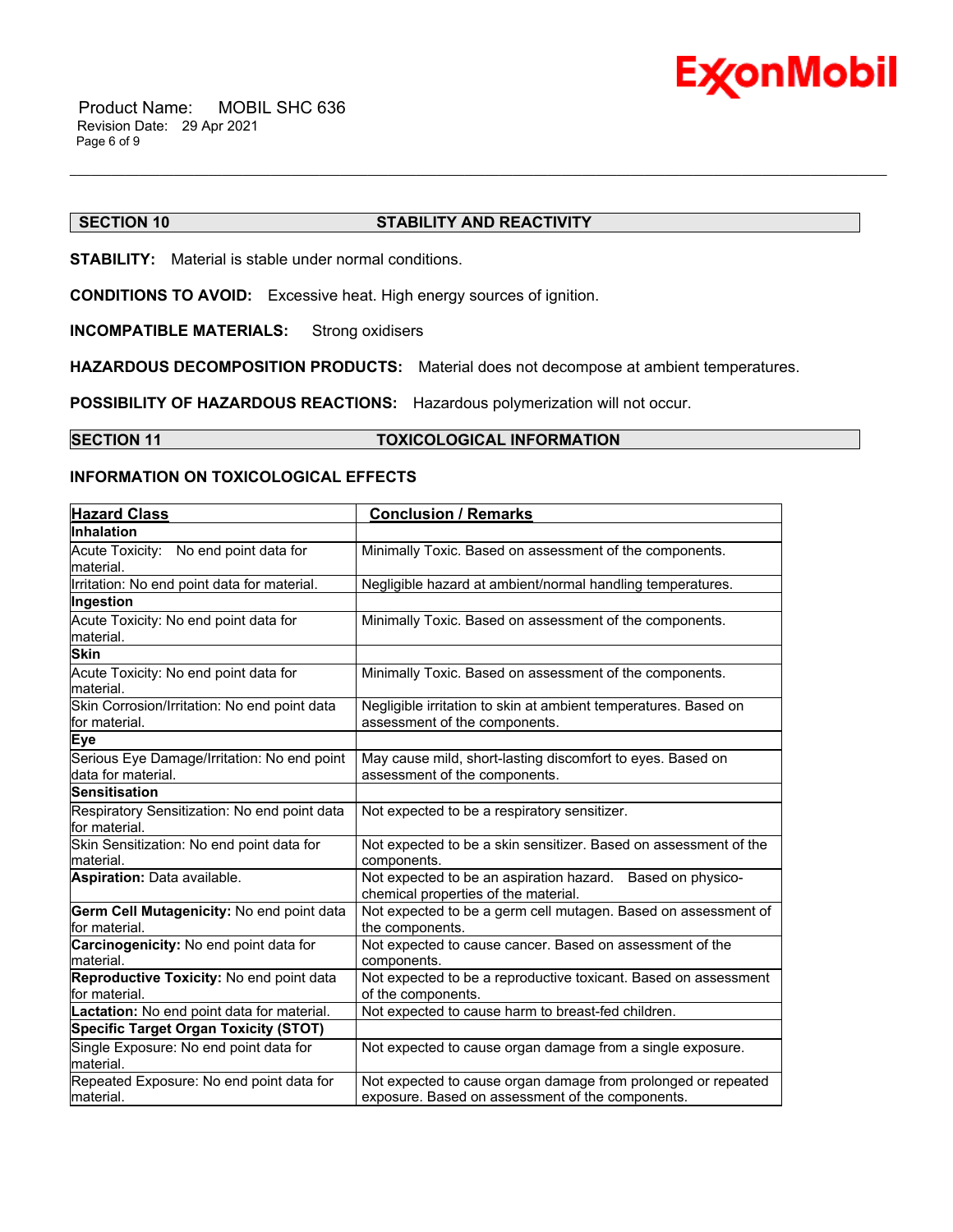

 Product Name: MOBIL SHC 636 Revision Date: 29 Apr 2021 Page 7 of 9

# **OTHER INFORMATION For the product itself:**

Repeated and/or prolonged exposure may cause irritation to the skin, eyes, or respiratory tract. **Contains:**

Synthetic base oils: Not expected to cause significant health effects under conditions of normal use, based on laboratory studies with the same or similar materials. Not mutagenic or genotoxic. Not sensitising in test animals and humans.

\_\_\_\_\_\_\_\_\_\_\_\_\_\_\_\_\_\_\_\_\_\_\_\_\_\_\_\_\_\_\_\_\_\_\_\_\_\_\_\_\_\_\_\_\_\_\_\_\_\_\_\_\_\_\_\_\_\_\_\_\_\_\_\_\_\_\_\_\_\_\_\_\_\_\_\_\_\_\_\_\_\_\_\_\_\_\_\_\_\_\_\_\_\_\_\_\_\_\_\_\_\_\_\_\_\_\_\_\_\_\_\_\_\_\_\_\_\_

# **IARC Classification:**

**The following ingredients are cited on the lists below:** None.

|              | --REGULATORY LISTS SEARCHED-- |               |
|--------------|-------------------------------|---------------|
| $1 = IARC 1$ | $2 = IARC 2A$                 | $3 = IARC 2B$ |

| <b>ECOLOGICAL INFORMATION</b><br><b>SECTION 12</b> |
|----------------------------------------------------|
|----------------------------------------------------|

The information given is based on data for the material, components of the material, or for similar materials, through the application of bridging principals.

#### **ECOTOXICITY**

 Material -- Not expected to be harmful to aquatic organisms. Material -- Not expected to demonstrate chronic toxicity to aquatic organisms

# **MOBILITY**

 Base oil component -- Low solubility and floats and is expected to migrate from water to the land. Expected to partition to sediment and wastewater solids.

# **ECOLOGICAL DATA**

#### **Ecotoxicity**

| Test                         | <b>Duration</b> | <b>Organism Type</b>   | <b>Test Results</b>                        |
|------------------------------|-----------------|------------------------|--------------------------------------------|
| Aquatic - Acute Toxicity     | 96 hour(s)      | Oncorhynchus<br>mvkiss | LL50 1003 mg/l: data for similar materials |
| l Aguatic - Chronic Toxicity | $21$ dav(s)     | Daphnia magna          | NOELR 1 mg/l: data for similar materials   |

# **SECTION 13 DISPOSAL CONSIDERATIONS**

Disposal recommendations based on material as supplied. Disposal must be in accordance with current applicable laws and regulations, and material characteristics at time of disposal.

#### **DISPOSAL RECOMMENDATIONS**

 Product is suitable for burning in an enclosed controlled burner for fuel value or disposal by supervised incineration at very high temperatures to prevent formation of undesirable combustion products. Protect the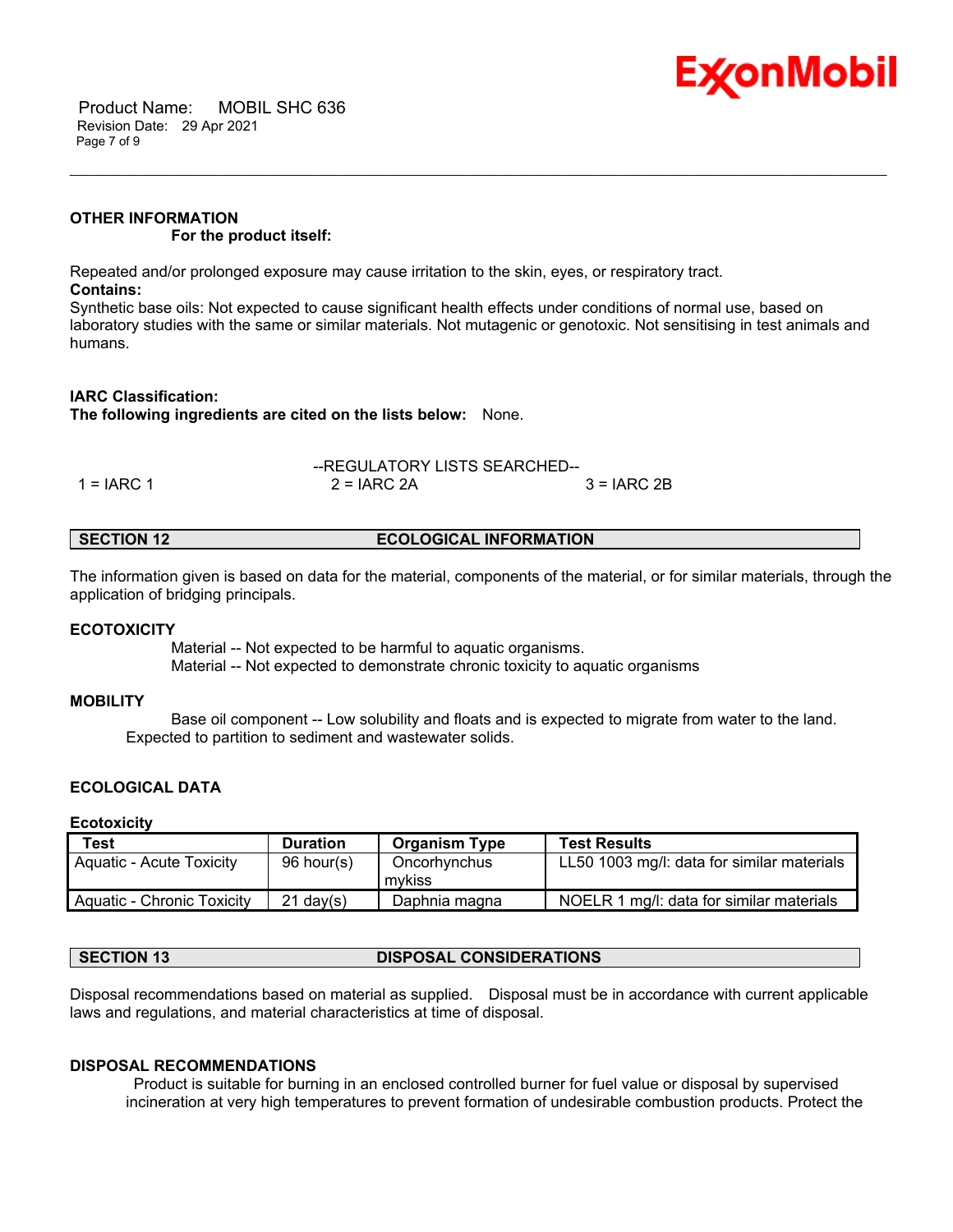

 Product Name: MOBIL SHC 636 Revision Date: 29 Apr 2021 Page 8 of 9

> environment. Dispose of used oil at designated sites. Minimize skin contact. Do not mix used oils with solvents, brake fluids or coolants.

**Empty Container Warning** Empty Container Warning (where applicable): Empty containers may contain residue and can be dangerous. Do not attempt to refill or clean containers without proper instructions. Empty drums should be completely drained and safely stored until appropriately reconditioned or disposed. Empty containers should be taken for recycling, recovery, or disposal through suitably qualified or licensed contractor and in accordance with governmental regulations. DO NOT PRESSURISE, CUT, WELD, BRAZE, SOLDER, DRILL, GRIND, OR EXPOSE SUCH CONTAINERS TO HEAT, FLAME, SPARKS, STATIC ELECTRICITY, OR OTHER SOURCES OF IGNITION. THEY MAY EXPLODE AND CAUSE INJURY OR DEATH.

\_\_\_\_\_\_\_\_\_\_\_\_\_\_\_\_\_\_\_\_\_\_\_\_\_\_\_\_\_\_\_\_\_\_\_\_\_\_\_\_\_\_\_\_\_\_\_\_\_\_\_\_\_\_\_\_\_\_\_\_\_\_\_\_\_\_\_\_\_\_\_\_\_\_\_\_\_\_\_\_\_\_\_\_\_\_\_\_\_\_\_\_\_\_\_\_\_\_\_\_\_\_\_\_\_\_\_\_\_\_\_\_\_\_\_\_\_\_

| <b>SECTION 14</b> | <b>TRANSPORT INFORMATION</b>                         |
|-------------------|------------------------------------------------------|
|                   | <b>LAND (ADG)</b> : Not Regulated for Land Transport |

**SEA (IMDG):** Not Regulated for Sea Transport according to IMDG-Code

**Marine Pollutant:** No

**AIR (IATA):** Not Regulated for Air Transport

## **SECTION 15 REGULATORY INFORMATION**

This material is not considered hazardous according to Australia Model Work Health and Safety Regulations.

Product is not regulated according to Australian Dangerous Goods Code.

No Poison Schedule number allocated by the Standard for the Uniform Scheduling of Medicines and Poisons (SUSMP) established under the Therapeutic Goods Act.

AS1940 COMBUSTIBLE CLASS: C2

# **REGULATORY STATUS AND APPLICABLE LAWS AND REGULATIONS**

**Listed or exempt from listing/notification on the following chemical inventories :** AIIC, DSL, IECSC, ISHL, KECI, PICCS, TCSI, TSCA

 **Special Cases:**

| Inver       | . .                        |
|-------------|----------------------------|
| $-0.000$    | $-110$                     |
| ∴rillOr     | วเสเนธ                     |
| <b>ENCS</b> | Apply<br>.<br>estrictions: |

# **SECTION 16 OTHER INFORMATION**

### **KEY TO ABBREVIATIONS AND ACRONYMS:**

N/D = Not determined, N/A = Not applicable, STEL = Short-Term Exposure Limit, TWA = Time-Weighted Average